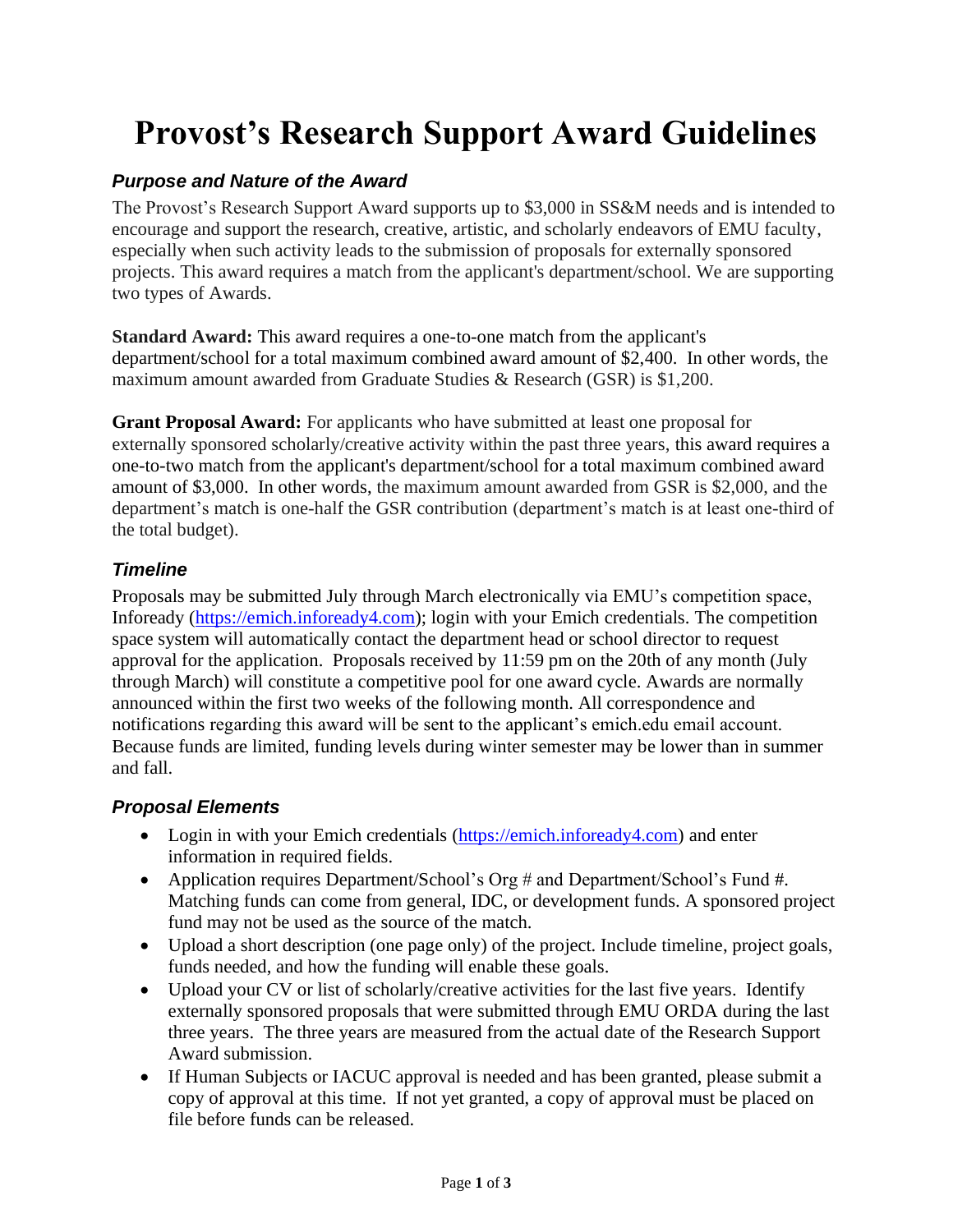• If applicable, submit a copy of your approval or notification letter from the Institutional Biosafety Committee at this time. If not yet granted, a copy of approval must be placed on file before funds can be released.

## *Evaluation Criteria*

- Well-conceived research plan and feasible goal
- Funding needed for project completion
- Project will lead to proposal development
- Project will result in a scholarly publication
- Project involves student research collaborators
- Overall benefit to the applicant and to EMU

## *Allowable Items*

Although a wide range of proposals is sought, the following items and activities (in no particular order) are allowable and consistent with the goals of the award program:

- a) Travel to archives and research sites when the data collection is likely to result in scholarly publications or grant proposals
- b) Data collection, experiments or other forms of scholarly/creative activity likely to result in scholarly publications or grant proposals
- c) Costs associated with survey research (e.g., copying, postage, data transcription, conversion, analysis)
- d) Specialized software not conveniently available elsewhere
- e) Exhibit costs, performance/production costs, book indexing, copyright royalties, page charges, poster preparation costs
- f) Scientific equipment or instrumentation
- g) Supplies, reagents, and materials needed for specialized research by an individual investigator or members of a research group

#### *Non-Allowable Items*

- a) Travel to professional meetings or conferences
- b) Replacement of matching fund support
- c) Reimbursement for expenses already incurred
- d) Keyboarding, editing, or proofreading of manuscripts
- e) Purchase of stand-alone computer systems
- f) Predominantly commercial ventures
- g) Institutionally directed research ("work for hire")
- h) Faculty professional development or retraining
- i) Service projects
- j) Curriculum/course development
- k) Production of textbooks
- l) Release from teaching
- m) Supplementary salary
- n) Support pay for research student workers (undergraduate and graduate)
- o) Incentives to recruit for survey research